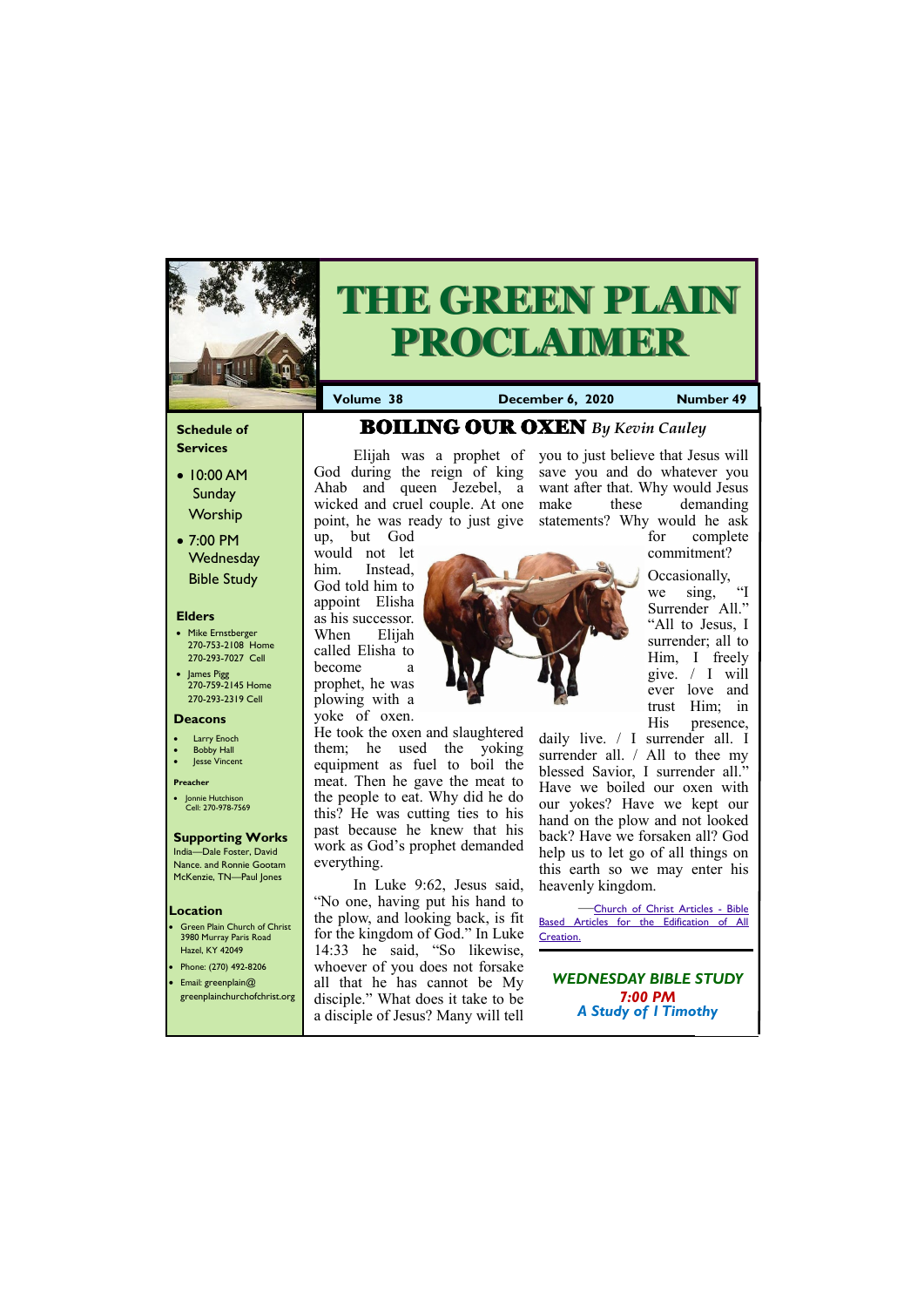# NEWS AND NOTES

*REMEMBER IN PRAYER: Green Plain members*: Remember Faye Travis, Peggy Jarvis, Rex Enoch, Mary Crutchfield, Joanne Barnes, Maxine Pool, Hayes and Marjorie Grady, Jim Fielder, Griselda Adams, Larry Enoch, Carolyn Byars, Mary and Jim Lowrie, and Mary and Jesse Vincent.

**Family and Friends:** Helen Tidwell, Jenne Pool, Teresa Tacker, Betty Pond, Bryan White, Meredith Enoch, Kenneth Mizell, , Janice Canter, , Andrea Phillips, Donald and Dorothy Cook, Sandra Cook Downs, Kevin Smith, Walter Lee Steely, Carol Pigg and Dale Pentecost.

- **WORSHIP AND BIBLE STUDY:** We will continue meeting each Sunday morning at 10:00 am for worship and on Wednesday at 7:00 pm for Bible study. All other services are cancelled until further notice.
- **PANTRY ITEMS December 2020: 6—Peanut Butter; 13—Mixed Vegetables; 20— Canned Meats; 27—Creamed Corn.** Please bring any additional items you wish for the "blessing box" which is located next to the breezeway on the north side of the building.
- **See our Facebook page** for announcements, updates and articles. Access to past editions of this bulletin are available on our website at http://greenplainchurchofchrist.org.
- **Mission Work:** Please continue to pray for the preachers this congregation is supporting in India and for Ronnie Gootan, David Nance, Mike Kiser, Arnold Gerson and Paul Jones in their respective works.
- **December2020 Anniversaries:** 17—Mary & Jesse Vincent; 22—Marjorie & Hayes Grady. **Birthdays:** 5—Nathan Hale; 7—Mike Ernstberger; 9—Debbie Ernstberger; 12 - Wanda Barrett (Murray Paris RD); 12—Jesse Vincent; 14—Faye Travis; 18—Wanda Barrett (Green Plain RD); 16—Cody Canter; 17—Marie Wyatt; 18—Rex Enoch; 21—Larry Enoch; If we have left anyone out please let us know.
- **We offer FREE BIBLE CORRECPONDENCE COURSES through the mail. Enroll on our website or send your name and return mailing address to the address on the first page of this bulletin. You may also call 270-978-7569 or you may email us at greenplain@greenplainchurchofchrist.org.**

*Answer*: These were the sons of Gad (Genesis 46:16) Gad was the 7th son of Jacob by Zilpah, Leah's handmaid.

### **Page 2**

### **ONLINE SPIRITUAL RESOURCES Gospel Broadcasting Network https://gbntv.org/**

**World Video Bible School https://store.wvbs.org/wvbs-splashpage.html**

> **A Bible Answer https://abibleanswertv.org/**

> > **Good News Today http://gnttv.org/**

**In Search of the Lord's Way http://searchtv.org/**



**This Week:** Where was John when he received the book of Revelation?

*Last Week:* Who was the father of Ziphion, Haggi, Shuni, Ezbon, Eri, Arodi, and Areli?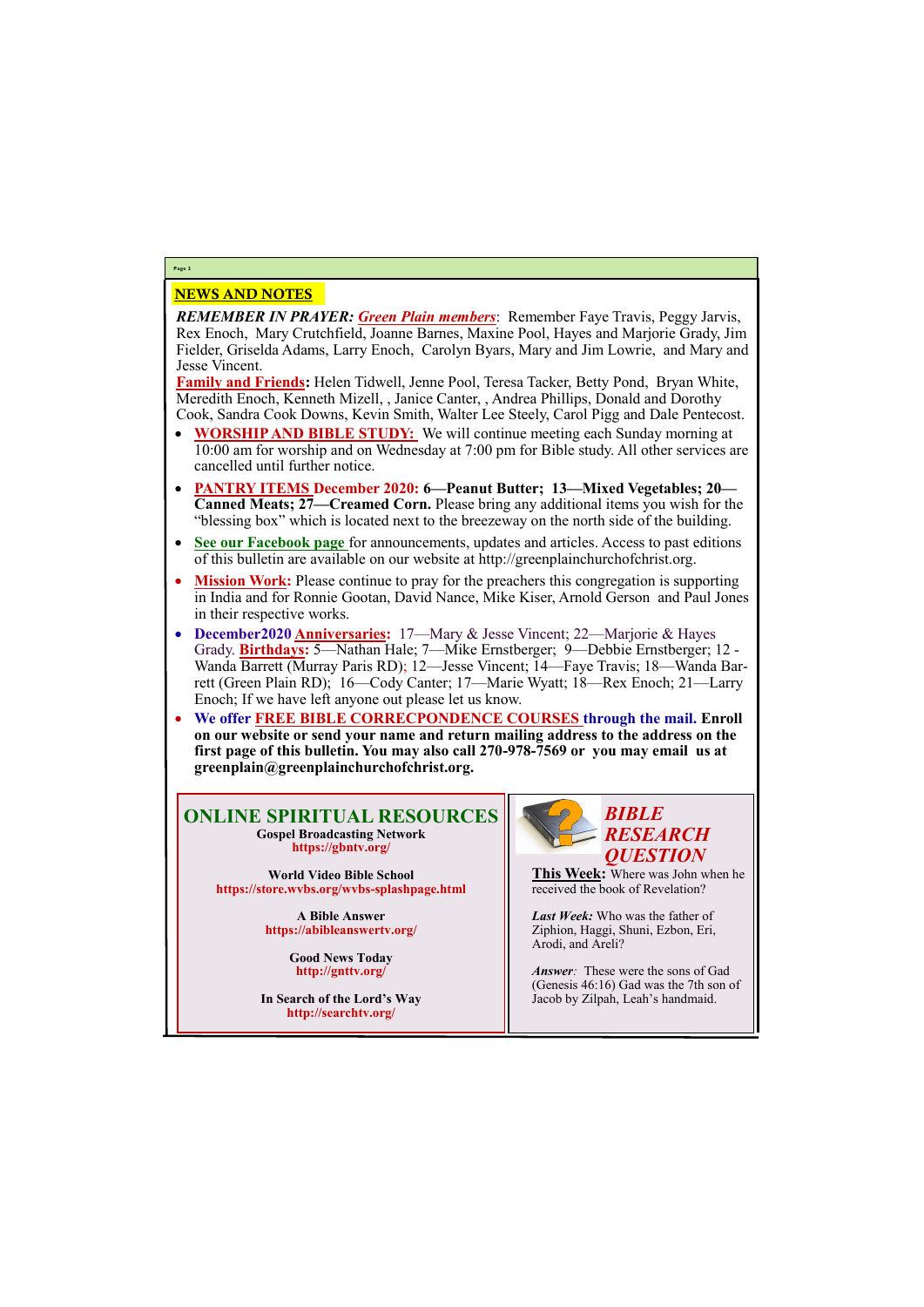# **Page 3**

# **LOOKING AT THE CROSS**

The way Christians look at the cross of Jesus is vastly different from the way the ungodly look at it. Paul sums it all up in these words, "It pleased God through the foolishness of the message preached to save those who believe. For the Jews request a sign, and the Greeks seek after wisdom; but we preach Christ crucified, to the Jews a stumbling block and to the Greeks foolishness" (1 Cor. 1:21-23). This is so far removed from the way saints see the cross.

**Pagans look at the cross.** Every god of every pagan was powerful more powerful than any man. The very concept of deity being killed by mortals was beyond comprehension. As the early church brought the mes-

sage of the cross to the entire world, it was foolishness.

**Jews look at the cross.** They were expecting the coming of the Messiah. Those who understood could see that God had promised to someday send a prophet, priest and king to live among them. With their view of the Messiah, the cross became a stumbling block. One does not have to submit to a king who is so helpless or listen to a mortal who claims to be a prophet. Jesus may have said, "You have heard that it was said, but I say to you…," but who cares what Jesus said, for he is just a man claiming to be someone great. One cannot put their trust in a priest like Jesus to save them. What was said at the cross sums it up: "He saved others; let Him save Himself if He is the Christ, the chosen



**Christians look at the cross.** Read the rest of the words of Paul to the Corinthians. "We preach Christ crucified, to the Jews a stumbling block and to the Greeks foolishness, but to those who are called, both Jews and Greeks, Christ the power of God and the wisdom of God." It is truly amazing how differently a pagan, a Jew and a Christian would hear the same sermon. What is the

> right view? Look at the cross through the eyes of God.

Built within God's eternal plan is a weekly communion with Jesus at His table. As you remember Him every week, make sure you truly see who He

is. Remember His body and His blood. As you remember Him every week, look at yourself—let a man examine himself. As you remember Him every week, see the future proclaim His death until He comes.

God has no other message for mankind. The Jews asked for a sign and the only sign given was the cross. The Greeks sought wisdom, but the only wisdom God had for them was Christ crucified. We must never forget the cross and what happened there. A failure to look at the cross, to remember what happened for us, will result in us being "barren and unfruitful and blind" (2 Pet. 1:8- 9). See the cross like God sees it!

—[Church of Christ Articles -](http://churchofchristarticles.com/blog/page/3/) Bible Based Articles [for the Edification of All Creation.](http://churchofchristarticles.com/blog/page/3/)



*For we shall all stand before the judgment seat of Christ. For it is written: "As I live, says the Lord Every knee shall bow to Me, And every tongue shall confess to God." So then each of us shall give* 

*account of himself to God*.—Romans 14:10-12.